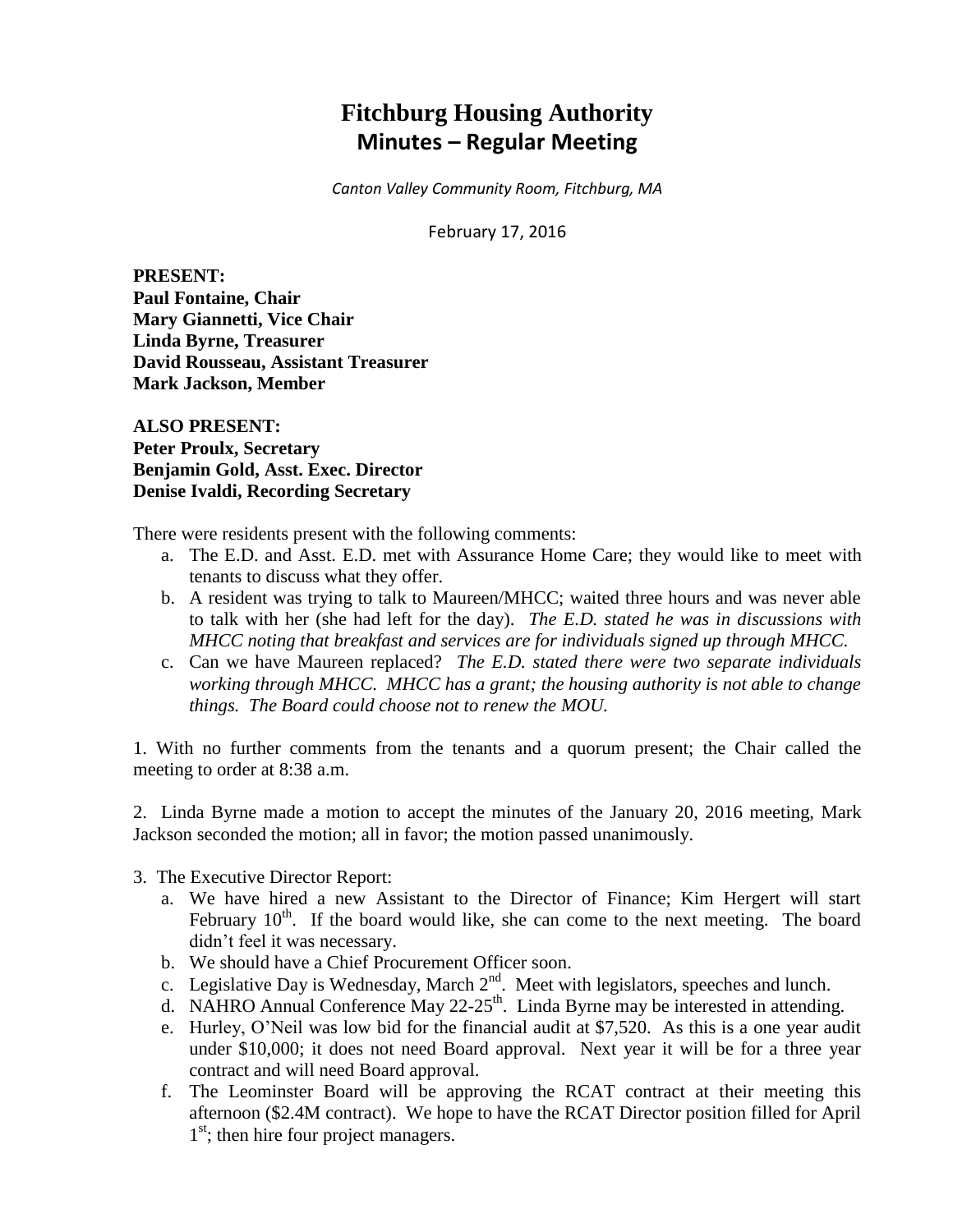### 4. Financial Report:

No report; year-ends were not completed. We should have the year-ends for the March meeting. A check register was included in your board packets.

## 5. Facilities Report:

- a. Work orders 74% completed within 24 hours.
- b. The Wallace/Durkin camera project new design out. Locks portion will go out to bid in March.
- c. Green Acres roof work is 95% complete.
- d. Durkin Community Room is in design phase.
- e. Daniel Heights siding/rails project is out to bid.

David Rousseau asked if the tenants could discuss the Durkin Community Room with the architect to make sure something is not missed. The E.D. replied yes, at 95% phase so now is the time. He will set something up.

David Rousseau also noted that the TV signal in the Community Room is almost non-existent. Can Comcast be contacted to look into (TV, but no signal); supposed to be free in public buildings.

## 6. State Housing Report:

The E.D. noted a correction to last month's report. The 96.89% overall occupancy included waivers; it was really 91.78% overall occupancy.

Mary Giannetti asked if a study on the number of elderly units could be done; are there too many units for the demand.

- 7. Section 8 Report: 99% leased up; we have 219.
- 8. Old Business: None
- 9. New Business:

The following resolution was presented by the Chair:

## RESOLUTION FOR AUTHORIZATION OF CHANGE ORDER NUMBER THREE IN CONJUNCTION WITH THE ROOF REPLACEMENT AT GREEN ACRES (200-1)

## DHCD PROJECT NUMBER 097077

## Resolution 2016-02-01

- Whereas: The Fitchburg Housing Authority has the need to sign a Change Order Number Three in conjunction with the roof replacement at Green Acres (200-1) and,
- Whereas: This Change Order Number Three will increase the contract cost by \$3,160.20.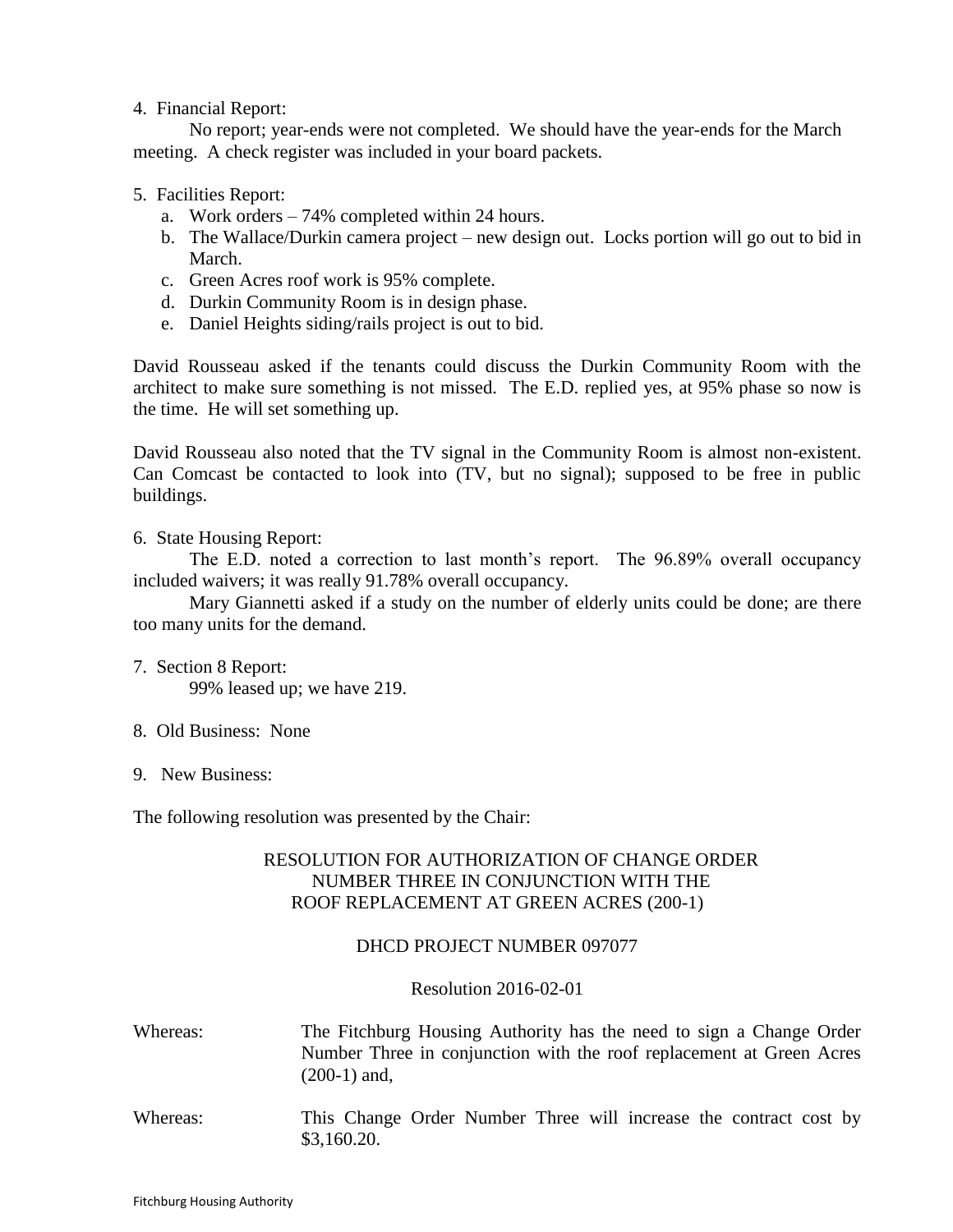#### NOW THEREFORE BE IT RESOLVED,

That the Fitchburg Housing Authority Board of Directors authorizes the Chair or the Executive Director to sign the Change Order Number Threein conjunction with the roof replacement at Green Acres (200-1) now being undertaken by the Department of Housing and Community Development and the Fitchburg Housing Authority.

- RESOLVED, Motion made by Linda Byrne to authorize the signing of the Change Order Number Three by the Chair or Executive Director in conjunction with the roof replacement at Green Acres (200-1).
- SECONDED, Mary Giannetti seconded the motion, and the motion was passed unanimously.

## RESOLUTION AUTHORIZING THE SUBMISSION OF THE FITCHBURG HOUSING AUTHORITY SEMAP CERTIFICATION TO HUD

#### RESOLUTION 2016-02-02

- WHEREAS: The Fitchburg Housing Authority is required by HUD to submit an annual SEMAP Certification as required by 24CFR sec 985.101, and,
- WHEREAS: The Fitchburg Housing Authority's fiscal year end is December 31, 2015 and,
- WHEREAS: The Fitchburg Housing Authority has collected the information concerning the performance of the Housing Authority and provides assurance that there is no evidence of seriously deficient performance,

#### NOW THEREFORE BE IT RESOLVED,

That the Fitchburg Housing Authority authorizes the Executive Director to electronically submit the SEMAP Certification.

- RESOLVED, Motion made by Linda Byrne to accept the Section 8 Management Assessment Program (SEMAP) Certification,
- SECONDED, Mark Jackson seconded the motion, and the motion was passed by a unanimous vote.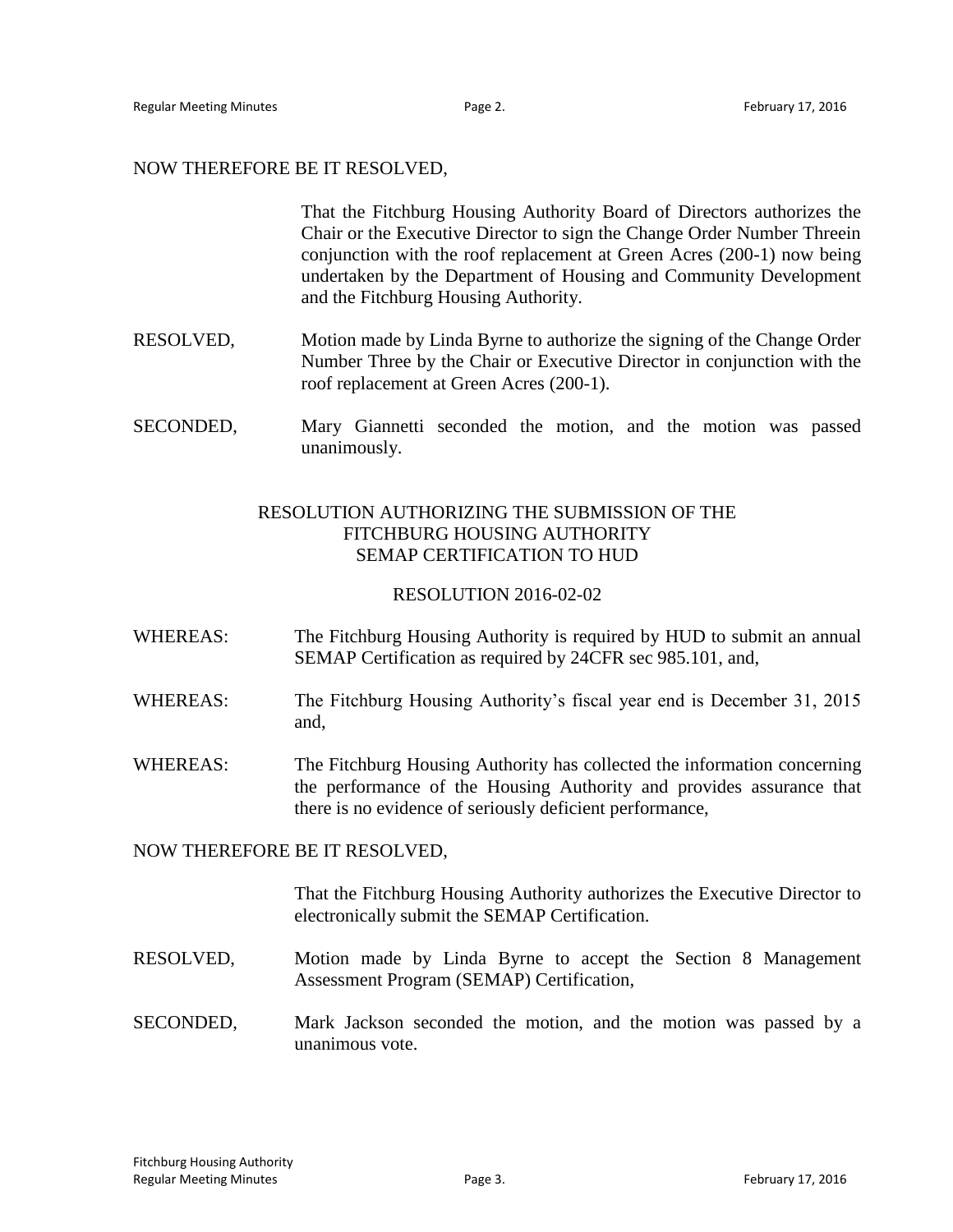# RESOLUTION AUTHORIZING THE EXECUTIVE DIRECTOR TO EXECUTE AN AMENDED SOLAR POWER AND SERVICES AGREEMENT WITH LODESTAR ENERGY FOR NET METERING

### Resolution 2016-02-03

- Whereas: The Fitchburg Housing Authority currently has a service agreement for net metering with LODESTAR Energy entered into on February 7, 2015, and
- Whereas: This service agreement needs to be amended with updates to Construction Start Date and Anticipated Commercial Operation Date (Schedule 1), Allocated Percentage (Schedule 3) and Estimated Annual Production (Schedule 4).

#### NOW THEREFORE BE IT RESOLVED,

That the Fitchburg Housing Authority board authorize the Executive Director to execute the amended solar power and services agreement for net metering with Lodestar Energy.

- RESOLVED, Motion made by David Rousseau to authorize the Executive Director to execute the amended solar power and services agreement for net metering with Lodestar Energy.
- SECONDED, Mary Giannetti seconded the motion, and the motion was passed by a unanimous vote.

# RESOLUTION AUTHORIZING THE EXECUTION OF HUD FORM 52840-A 2016 CAPITAL FUND PROGRAM (CFP) AMENDMENT TO THE CONSOLIDATED ANNUAL CONTRIBUTIONS CONTRACT (HUD FORM 53012)

#### RESOLUTION 2016-02-04

WHEREAS: The Fitchburg Housing Authority is required by HUD to execute HUD Form 52840-A 2016 Capital Fund Program (CFP) Amendment in the amount of \$44,262.00 under Capital Fund Grant Number MA01P03750116, as well as the following forms:

> Standard Form LLL Disclosure of Lobbying Activities Form HUD-50071 Certification of Payments to Influence Federal **Transactions** Form HUD-50077-CR Civil Rights Certification and,

#### WHEREAS: The board has reviewed HUD Form 52840-A 2016 Capital Fund Program (CFP) Amendment and other forms stated above.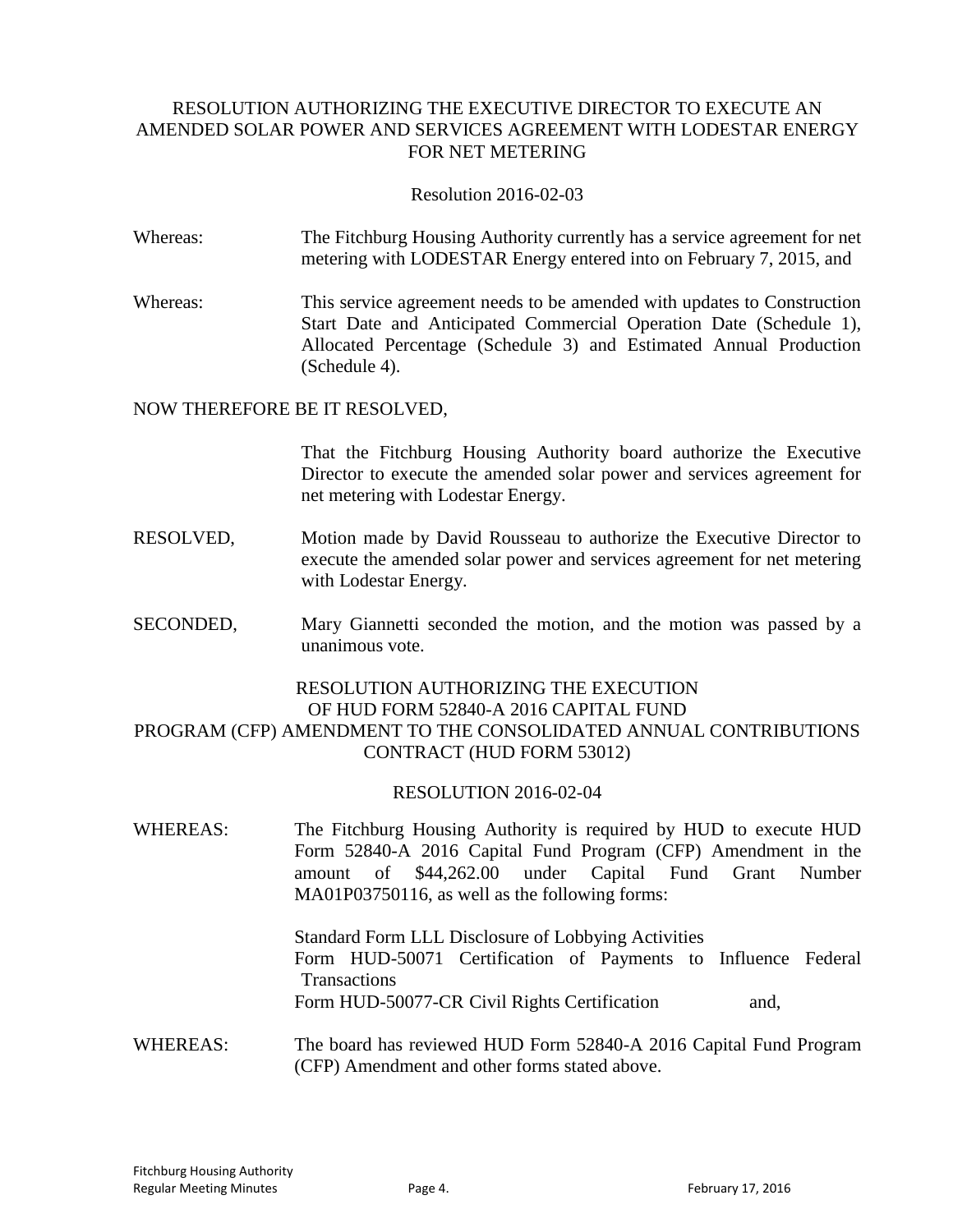## NOW THEREFORE BE IT RESOLVED,

That the Fitchburg Housing Authority board authorizes the Executive Director to execute HUD Form 52840-A 2015 Capital Fund Program (CFP) Amendment under Capital Fund Grant Number MA01P03750116 in the amount of \$44,262.00.

#### FURTHER RESOLVED,

That the Fitchburg Housing Authority board authorizes the Chair to execute Standard Form LLL, Form HUD-50071 and Form HUD-50077- CR.

- RESOLVED, Motion made by Linda Byrne to authorize the Executive Director to execute HUD Form 52840-A 2015 Capital Fund Program (CFP) Amendment and the Chair to execute Standard Form LLL, Form HUD-50071 and Form HUD-50077-CR.
- SECONDED, Mark Jackson seconded the motion, and the motion was passed by a unanimous vote.

On the following resolution, the Chair asked if there had been any movement since our last discussion. The E.D. replied that he has been in touch with MHP on Blossom Court (the building next door).

# RESOLUTION AUTHORIZING THE EXECUTION OF HUD FORM 52840-A 2016 CAPITAL FUND PROGRAM (CFP) AMENDMENT TO THE CONSOLIDATED ANNUAL CONTRIBUTIONS CONTRACT (HUD FORM 53012) REPLACEMENT HOUSING FACTOR (RHF)

# RESOLUTION 2016-02-05

WHEREAS: The Fitchburg Housing Authority is required by HUD to execute HUD Form 52840-A 2016 Capital Fund Program (CFP) Amendment in the amount of \$99,928.00 under Capital Fund Grant Number MA01R03750116, as well as the following forms: Standard Form LLL Disclosure of Lobbying Activities Form HUD-50071 Certification of Payments to Influence Federal **Transactions** Form HUD-50077-CR Civil Rights Certification and, WHEREAS: The board has reviewed HUD Form 52840-A 2016 Capital Fund Program (CFP) Amendment and other forms stated above.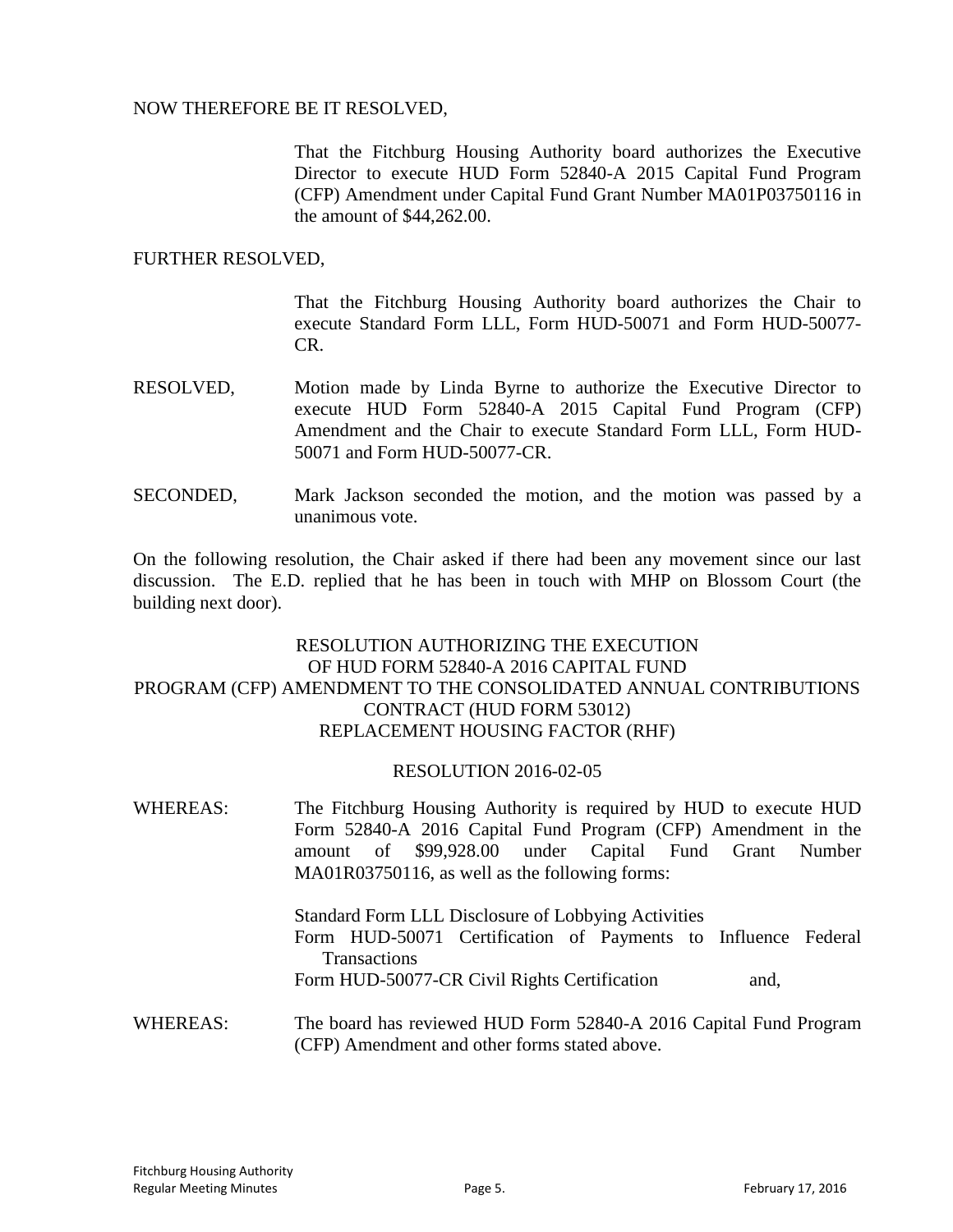#### NOW THEREFORE BE IT RESOLVED,

That the Fitchburg Housing Authority board authorizes the Executive to execute HUD Form 52840-A 2016 Capital Fund Program (CFP) Amendment under Capital Fund Grant Number MA01R03750116 in the amount of \$99,928.00.

#### FURTHER RESOLVED,

That the Fitchburg Housing Authority board authorizes the Chair to execute Standard Form LLL, Form HUD-50071 and Form HUD-50077- CR.

- RESOLVED, Motion made by David Rousseau to authorize the Executive Director to execute HUD Form 52840-A 2016 Capital Fund Program (CFP) Amendment and the Chair to execute Standard Form LLL, Form HUD-50071 and Form HUD-50077-CR.
- SECONDED, Linda Byrne seconded the motion, and the motion was passed by a unanimous vote.
- 10. Other Correspondence None

David Rousseau mentioned a meeting at the YMCA Thursday, February  $18<sup>th</sup>$  at 6:00 p.m. through Re-Imagine. He also mentioned that the wiring is not working with Comcast for the computers in the Community Room. The E.D. noted we will be getting cards to install.

Motion to adjourn the meeting at 9:42 a.m. was made by Linda Byrne. Mary Giannetti seconded; all were in favor.